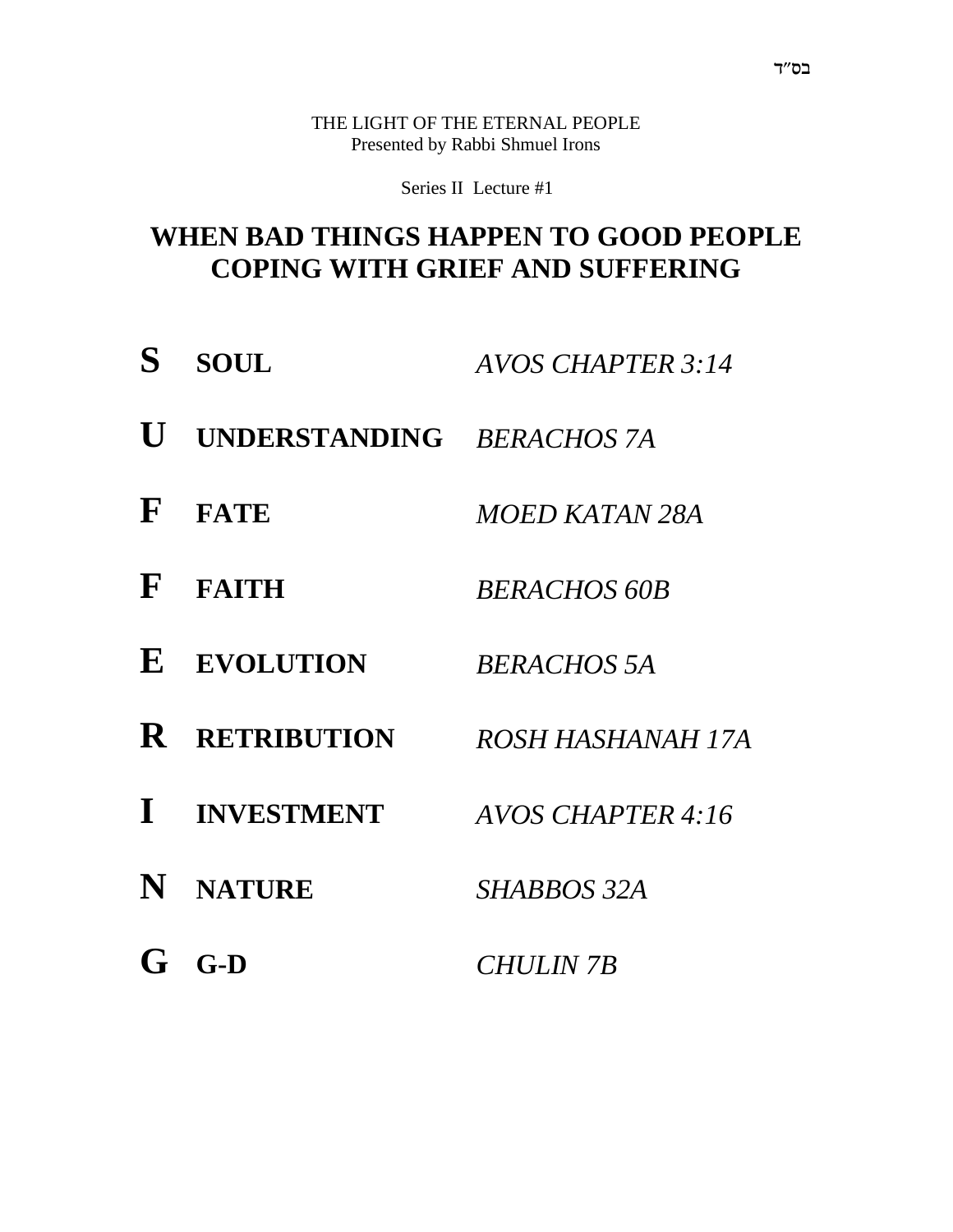# **S SOUL** *AVOS CHAPTER 3:14*

הוא היה אומר חביב אדם שנברא בצלם. חבה יתרה נודעת לו שנברא בצלם. שנאמר בראשית ט). כי בצלם אלהים עשה את האדם. אבות ג:יד

He [Rabbi Akiva] used to say: Beloved is man in that he was created in the image [of G-d]. [It is a mark of] superabundant love [that] it was made known to him that he had been created in the image [of G-d], as it is said: For in the image of G-d made He man. **Avos 3:14**

#### **U UNDERSTANDING** *BERACHOS 7A*

בקש להודיעו דרכיו של הקדוש ברוך הוא ונתן לו, שנאמר: (שמות ל"ג) הודיעני נא את דרכיך אמר לפניו: רבונו של עולם מפני מה יש צדיק וטוב לו ויש צדיק ורע לו, יש רשע רטוב לו ויש רשע ורע לו? אמר לו: משה, צדיק וטוב לו ־ צדיק בן צדיק, צדיק ורע לו ־ צדיק בן רשע, רשע וטוב לו ־ רשע בן צדיק, רשע ורע לו ־ רשע בן רשע. אמר מר: צדיק וטוב לו ־ צדיק בן צדיק, צדיק ורע לו ־ צדיק בן רשע. איני? והא כתיב: (שמות ל"ד) פקד עון אבות על בנים, וכתיב: (דברים כ"ד) ובנים לא יומתו על אבות ורמינן קראי אהדדי ומשנינן: לא קשיא, הא ־ כשאוחזין מעשה אבותיהם בידיהם, הא ־ כשאין אוחזין מעשה אבותיהם בידיהם אלא, הכי קאמר ליה: צדיק וטוב לו צדיק גמור, צדיק ורע לו ־ צדיק שאינו גמור, רשע וטוב לו רשע שאינו גמור, רשע ורע לו רשע גמור. ופליגא דרבי מאיר, דאמר רבי מאיר: שתים נתנו לו ואחת לא נתנו לו, שנאמר: (שמות ל"ג) וחנתי את אשר אחז ־ אף .<br>על פי שאינו הגון, ־ ורחמתי את אשר ארחם ־ אף על פי שאינו הגון. ברכות ז

For it is said: Show me now Thy ways. Moses said before Him: Lord of the Universe, why is it that some righteous men prosper and others are in adversity, some wicked men prosper and others are in adversity? He replied to him: Moses, the righteous man who prospers is the righteous man the son of a righteous man; the righteous man who is in adversity is a righteous man the son of a wicked man. The wicked man who prospers is a wicked man son of a righteous man; the wicked man who is in adversity is a wicked man son of a wicked man. The Master said above: 'The righteous man who prospers is a righteous man son of a righteous man; the righteous man who is in adversity is a righteous man son of a wicked man'. But this is not so! For, lo, one verse says: Visiting the iniquity of the fathers upon the children, and another verse says: Neither shall the children be put to death for the fathers. And a contradiction was pointed out between these two verses, and the answer was given that there is no contradiction. The one verse deals with children who continue in the same course as their fathers, and the other verse with children who do not continue in the course of their fathers! — [You must] therefore [say that] the L-rd said thus to Moses: A righteous man who prospers is a perfectly righteous man; the righteous man who is in adversity is not a perfectly righteous man. The wicked man who prospers is not a perfectly wicked man; the wicked man who is in adversity is a perfectly wicked man. Now this [saying of R. Yohanan] is in opposition to the saying of R. Meir. For R. Meir said: only two [requests] were granted to him, and one was not granted to him. For it is said: And I will be gracious to whom I will be gracious, although he may not deserve it, And I will show mercy on whom I will show mercy, although he may not deserve it. **Berachos 7a**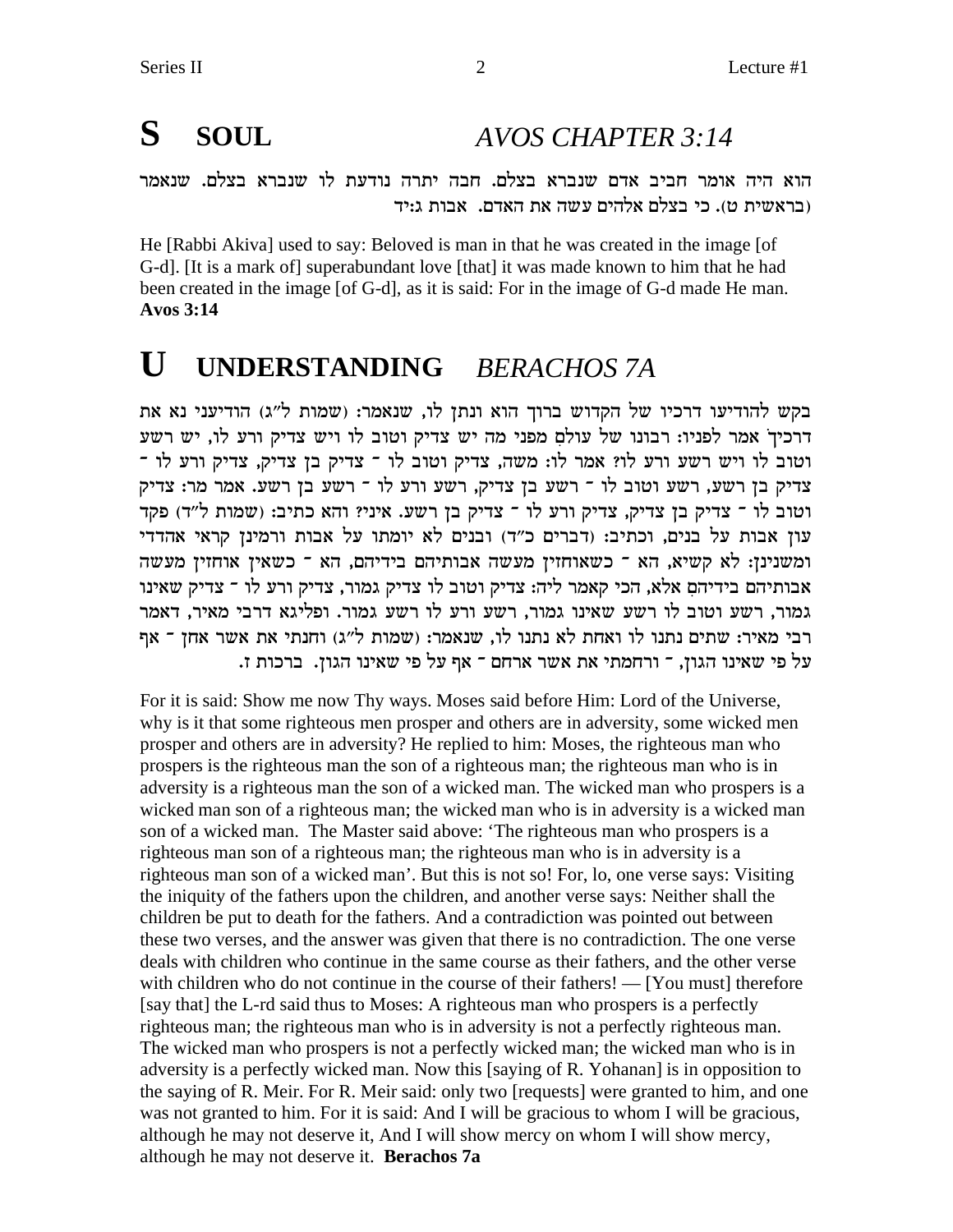# **F FATE** *MOED KATAN 28A*

אמר רבא: חיי, בני ומזוני, לא בזכותא תליא מילתא, אלא במזלא תליא מילתא. דהא רבה ורב חסדא תרוייהו רבנן צדיקי הוו, מר מצלי ואתי מיטרא, ומר מצלי ואתי מיטרא. רב חסדא חיה תשעין ותרתין שנין ־ רבה חיה ארבעין, בי רב חסדא ־ שיתין הלולי, בי רבה ־ שיתין תיכלי. בי רב חסדא <sup>-</sup> סמידא לכלבי ולא מתבעי, בי רבה <sup>-</sup> נהמא דשערי לאינשי, ולא משתכח. מועד קטן כח.

Rava said: [Length of] life, children and sustenance depend not on merit but [rather on] mazzal. For [take] Rabbah and R. Hisda. Both were saintly Rabbis; one master prayed for rain and it came, the other master prayed for rain and it came. R. Hisda lived to the age of ninety-two, Rabbah [only] lived to the age of forty. In R. Hisda's house there were held sixty marriage feasts, at Rabbah's house there were sixty bereavements. At R. Hisda's house there was the purest wheaten bread for dogs, and it went to waste; at Rabbah's house there was barley bread for human beings and that not to be had. **Mo'ed Katan 28a**

### **F FAITH** *BERACHOS 60B*

מאי חייב לברך על הרעה כשם שמברך על הטובה? <sup>-</sup> אילימא: כשם שמברך על הטובה הטוב והמטיב, כך מברך על הרעה הטוב והמטיב ־ והתנן: על בשורות טובות אומר הטוב והמטיב, על בשורות רעות אומר ברוך דיין האמת <sup>-</sup> אמר רבא: לא נצרכה אלא לקבולינהו ' בשמחה. אמר רב אחא משום רבי לוי: מאי קרא ־ (תהלים ק"א) חסד ומשפט אשירה לך ה "אזמרה, אם חסד <sup>-</sup> אשירה, ואם משפט <sup>-</sup> אשירה. רבי שמואל בר נחמני אמר: מהכא תהלים נ"ו) בה' אהלל דבר באלהים אהלל דבר בה' אהלל דבר ־ זו מדה טובה, באלהים אהלל דבר ־ זו מדת פורענות. רבי תנחום אמר: מהכא (תהלים קט"ז) כוס ישועות אשא 'ובשם ה' אקרא, צרה ויגון אמצא ובשם ה' אקרא. ורבנן אמרי מהכא (איוב א') ה' נתן וה לקח יהי שם ה' מברך. אמר רב הונא אמר רב משום רבי מאיר, וכן תנא משמיה דרבי עקיבא<del>.</del> לעולם יהא אדם רגיל לומר כל דעביד רחמנא לטב עביד. כי הא, דרבי עקיבא דהוה קאזיל באורחא, מטא לההיא מתא, בעא אושפיזא לא יהבי ליה. אמר: כל דעביד רחמנא לטב. אזל ובת בדברא, והוה בהדיה תרנגולא וחמרא ושרגא. אתא זיקא כבייה לשרגא, אתא שונרא אכליה לתרנגולא, אתא אריה אכלא לחמרא. אמר: כל דעביד רחמנא לטב. ביה בליליא אתא .גייסא, שבייה למתא. אמר להו: לאו אמרי לכו כל מה שעושה הקדוש ברוך הוא הכל לטובה. :ברכות דף ס

What is meant by being bound to bless for the evil in the same way as for the good? Shall I say that, just as for good one says the benediction 'Who is good and bestows good', so for evil one should say the benediction 'Who is good and bestows good'? But we have learnt: FOR GOOD TIDINGS ONE SAYS, WHO IS GOOD AND BESTOWS GOOD: FOR EVIL TIDINGS ONE SAYS, BLESSED BE THE TRUE JUDGE? — Raba said: What it really means is that one must receive the evil with gladness. R. Aha said in the name of R. Levi: Where do we find this in the Scripture? I will sing of mercy and justice, unto Thee, O L-rd, will I sing praises,' whether it is 'mercy' I will sing, or whether it is 'justice' I will sing. R. Shmuel b. Nahmani said: We learn it from here: In the L-rd I will praise His word, in G-d I will praise His word. 'In the L-rd I will praise His word': this refers to good dispensation; 'In G-d I will praise His word': this refers to the dispensation of suffering. R. Tanhum said: We learn it from here: I will lift up the cup of salvation and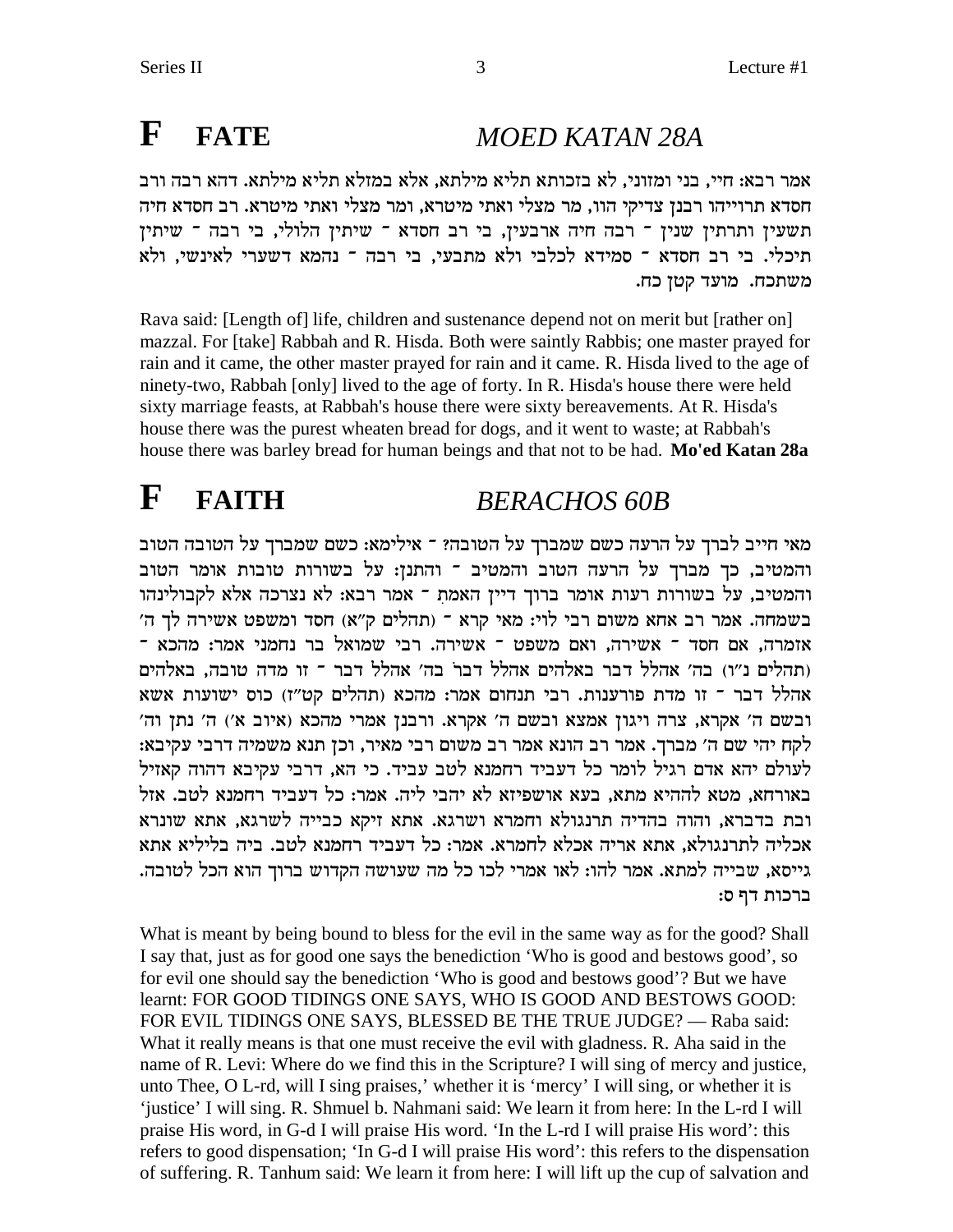call on the name of the L-rd; I found trouble and sorrow, but I called upon the name of the Lord. The Rabbis derive it from here: The L-rd gave and the L-rd hath taken away,' blessed be the name of the L-rd.

R. Huna said in the name of Rav citing R. Meir, and so it was taught in the name of R. Akiva: A man should always accustom himself to say, 'Whatever the All-Merciful does is for good', [as exemplified in] the following incident. R. Akiva was once going along the road and he came to a certain town and looked for lodgings but was everywhere refused. He said 'Whatever the All-Merciful does is for good', and he went and spent the night in the open field. He had with him a rooster, a donkey and a lamp. A gust of wind came and blew out the lamp, a weasel came and ate the rooster, a lion came and ate the donkey. He said: 'Whatever the All-Merciful does is for good'. The same night some brigands came and carried off the inhabitants of the town. He said to them: Did I not say to you, 'Whatever the All-Merciful does is all for good? **Berachos 60b**

### **E EVOLUTION** *BERACHOS 5A*

מה תלמוד לומר ומתורתך תלמדנו? ־ אל תקרי תלמדנו אלא תלמדנו דבר זה מתורתך תלמדנו קל וחומר משן ועין: מה שן ועין שהן אחד מאבריו של אדם <sup>-</sup> עבד יוצא בהן לחרות, יסורין שממרקין כל גופו של אדם ־ על אחת כמה וכמה, והיינו דרבי שמעון בן לקיש, דאמר רבי שמעון בן לקיש: נאמר ברית במלח ונאמר ברית ביסורין נאמר ברית במלח, דכתיב (ויקרא ב') ולא תשבית מלח ברית, ונאמר ברית ביסוריז, דכתיב: (דברים כ"ח) אלה דברי הברית. מה ברית ־ האמור במלח ־ מלח ממתקת את הבשר, אף ברית האמור ביסורין <sup>-</sup> יסורין ממרקין כל עונותיו של אדם. תניא, רבי שמעון בן יוחאי אומר: שלש : מתנות טובות נתן הקדוש ברוך הוא לישראל, וכולן לא נתנן אלא על־ידי יסורין. אלו הן תורה וארץ ישראל והעולם הבא. תורה מנין ־ שנאמר: אשרי הגבר אשר תיסרנו יה ומתורתך , תלמדנו. ארץ ישראל ־ דכתיב (דברים ח') כי כאשר ייסר איש את בנו ה' אלהיך מיסרך וכתיב בתריה: כי ה' אלהיך מביאך אל ארץ טובה. העולם הבא ־ דכתיב (משלי ו') כי נר .<br>מצוה ותורה אור ודרך חיים תוכחות מוסר. ברכות ה

Why then does it say: 'And teachest him out of Thy law'? Do not read *telammedennu*, [Thou teachest him] but t*elammedenu*, [Thou teachest us]. Thou teachest us this thing out of Thy law as a conclusion a fortiori from the law concerning tooth and eye. Tooth and eye are only one limb of the man, and still [if they are hurt], the slave obtains thereby his freedom. How much more so with painful sufferings which torment the whole body of a man! And this agrees with a saying of R. Shimon b. Lakish. For R. Shimon b. Lakish said: The word 'covenant' is mentioned in connection with salt, and the word 'covenant' is mentioned in connection with sufferings: the word 'covenant' is mentioned in connection with salt, as it is written: Neither shalt thou suffer the salt of the covenant of thy G-d to be lacking. And the word 'covenant' is mentioned in connection with sufferings, as it is written: These are the words of the covenant. Even as in the covenant mentioned in connection with salt, the salt lends a sweet taste to the meat, so also in the covenant mentioned in connection with sufferings, the sufferings wash away all the sins of a man. It has been taught: R. Shimon b. Yohai says: The Holy One, blessed be He, gave Israel three precious gifts, and all of them were given only through sufferings. These are: The Torah, the Land of Israel and the world to come. Whence do we know this of the Torah? — Because it is said: Happy is the man whom Thou chastenest, O L-rd,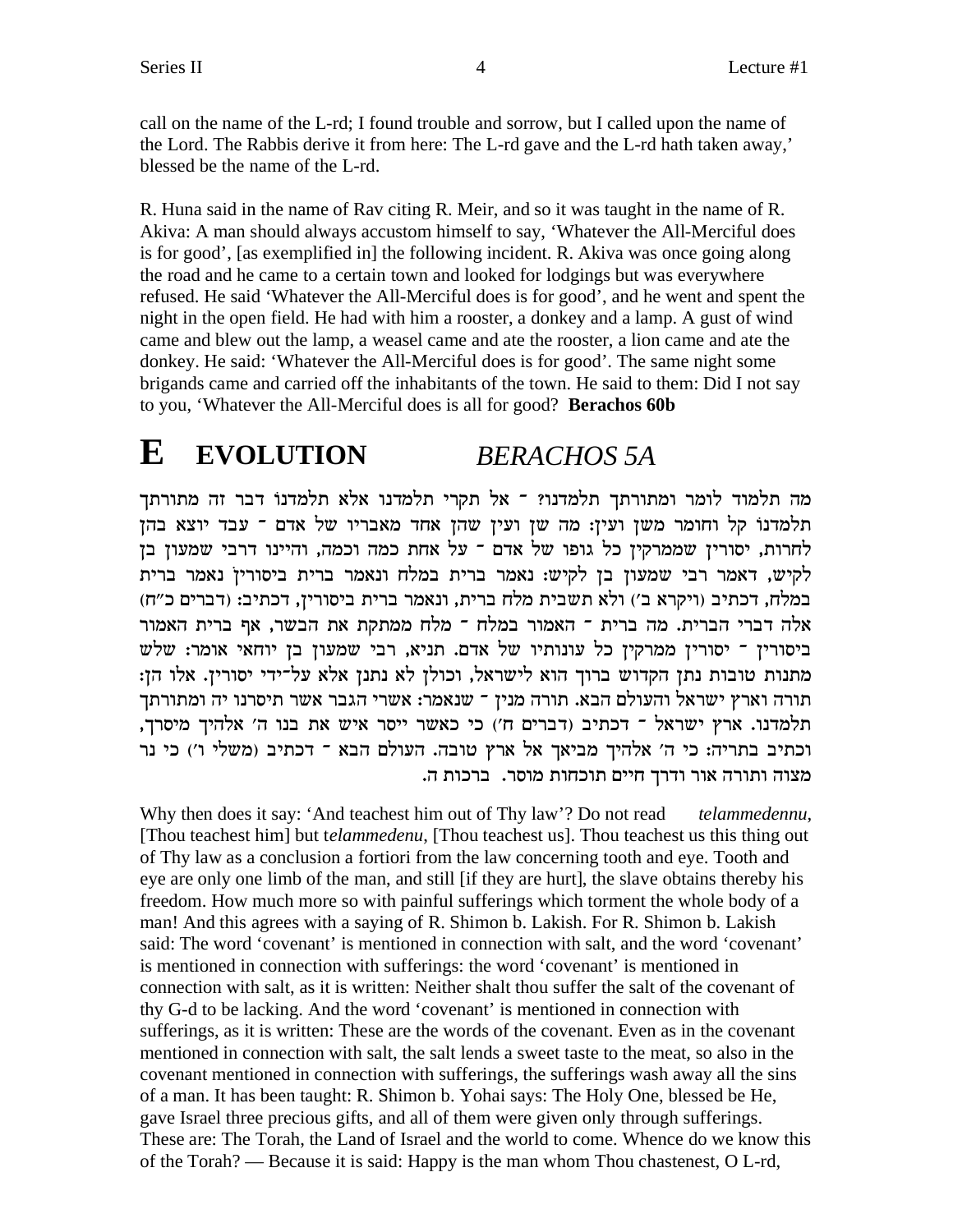and teachest him out of Thy law. Whence of the Land of Israel? — Because it is written: As a man chasteneth his son, so the L-rd thy G-d chasteneth thee, and after that it is written: For the L-rd thy G-d bringeth thee into a good land. Whence of the world to come? — Because it is written: For the commandment is a lamp, and the teaching is light, and reproofs of sufferings are the way of life. **Berachos 5a**

#### **R RETRIBUTION** *ROSH HASHANAH 17A*

בית הלל אומרים: ורב חסד מטה כלפי חסד, ועליהם אמר דוד (תהלים קטז) אהבתי כי ישמע ה' את קולי, ועליהם אמר דוד כל הפרשה כולה: דלתי ולי יהושיע. פושעי ישראל בגופן, ופושעי אומות העולם בגופן ־ יורדין לגיהנם, ונידונין בה שנים עשר חדש, לאחר שנים עשר (מלאכי ג) חדש גופן כלה, ונשמתן נשרפת, ורוח מפזרתן תחת כפות רגלי צדיקים, שנאמר ועסותם רשעים כי יהיו אפר תחת כפות רגליכם. אבל המינין, והמסורות, והמשומדים והאפיקורסים, שכפרו בתורה, ושכפרו בתחיית המתים, ושפירשו מדרכי צבור, ושנתנו חיתיתם בארץ חיים, ושחטאו והחטיאו את הרבים, כגון ירבעם בן נבט וחביריו <sup>-</sup> יורדין לגיהנם, ונידונין בה לדורי דורות, שנאמר (ישעיהו סו) ויצאו וראו בפגרי האנשים הפשעים בי וגו' ־ גיהנם כלה והן אינן כלין, שנאמר (תהלים מט) וצורם לבלות שאול (מזבל לו). וכל כך למה <sup>–</sup> מפני שפשטו ידיהם בזבול, שנאמר מזבל לו, ואין זבול אלא בית המקדש, שנאמר מלכים א ח) בנה בניתי בית זבל לך, ועליהם אמרה חנה (שמואל א ב) ה' יחתו מריבו. אמר רבי יצחק בר אבין: ופניהם דומין לשולי קדירה. ואמר רבא: ואינהו משפירי שפירי בני .<br>מחוזא, ומקריין בני גיהנם. ראש השנה יז

Beth Hillel, however, say: He that abounds in grace inclines [the scales] towards grace, and of them David said, I love that the Lord should hear my voice and my supplication, and on their behalf David composed the whole of the passage, I was brought low and he saved me. Wrongdoers of Israel who sin with their body and wrongdoers of the Gentiles who sin with their body go down to Gehinnom and are punished there for twelve months. After twelve months their body is consumed and their soul is burnt and the wind scatters them under the soles of the feet of the righteous as it says, And ye shall tread down the wicked, and they shall be as ashes under the soles of your feet. But as for the minim and the informers and the scoffers, who rejected the Torah and denied the resurrection of the dead, and those who abandoned the ways of the community, and those who 'spread their terror in the land of the living', and who sinned and made the masses sin, like Jeroboam the son of Nebat and his fellows — these will go down to Gehinnom and be punished there for all generations, as it says, And they shall go forth and look upon the carcasses of the men that have rebelled against me etc. Gehinnom will be consumed but they will not be consumed, as it says, and their form shall wear away the nether world. Why all this? Because they laid hands on the habitation [zebul], as it says, that there be no habitation [zebul] for Him, and zebul signifies the Temple, as it says, I have surely built thee a house of habitation [zebul]. Of them Hannah said, They that strive with the Lord shall be broken to pieces. R. Isaac b. Abin said: And their faces shall be black like the sides of a pot. Raba added: Among them are the most handsome of the inhabitants of Mahuza, and they shall be called 'sons of Gehinnom'. **Rosh HaShanah 17a**